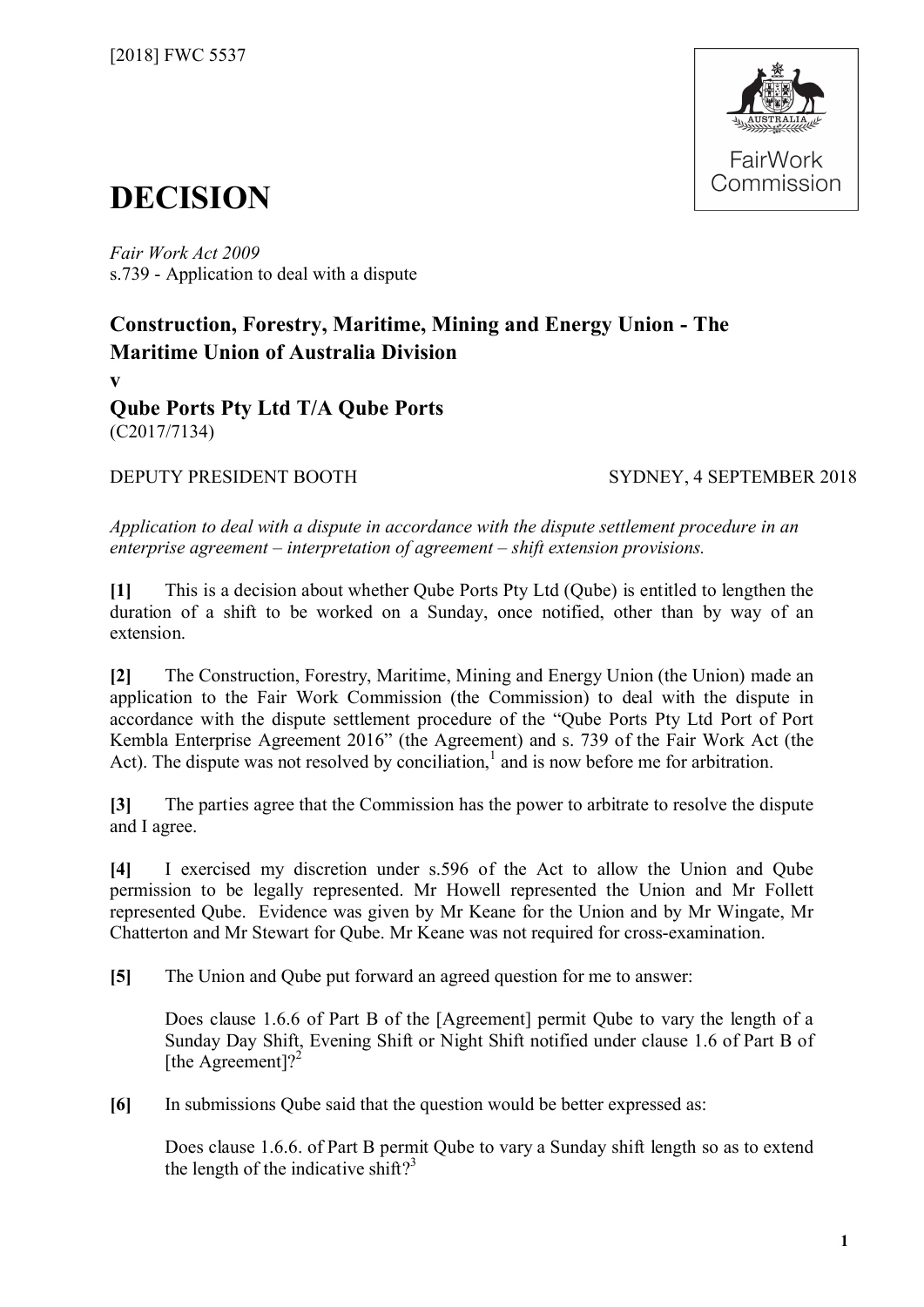**[7]** The Union agreed that this formulation of the question was acceptable.<sup>[4](#page-12-3)</sup>

**[8]** The fundamental difference between the parties is that the Union says that once a shift is notified on a Friday for a Sunday, the duration of the shift cannot be lengthened other than by use of the shift extension provisions of the Agreement. The shift extension provisions of the Agreement contain the right for an employee to decline an extension. Qube says that the duration of the shift can be lengthened by the shift being varied by 2pm on Saturday. Qube says that this is not a shift extension but a variation, and therefore an employee does not have the right to decline.

**[9]** My task is to interpret the Agreement in accordance with the accepted principles of construction of enterprise agreements. The circumstances giving rise to the dispute are uncontroversial. They are not relevant to the task of interpretation but they are relevant to the resolution of the dispute.

**[10]** On Friday 10 November 2017 before 4pm Qube notified employees of an indicative shift of 10 hours starting at 4pm on Sunday 12 November and finishing at 2am on Monday 13 November 2017. On Saturday 11 November 2017 before 2pm Qube notified the employees that this shift was varied to start at 7pm on Sunday 12 November and finish at 7am on Monday 13 November 2017. That is, the shift start time was varied from 4pm to 7pm and the duration of the shift was lengthened from 10 hours to 12 hours. At the commencement of the shift there was a toolbox meeting. During the toolbox meeting dialogue occurred between the Shift Manager and employees about the duration of the shift. The Shift Manager wrote a note that was attached to the statement of Mr Stewart to the effect that he affirmed that it was a 12 hour shift. <sup>[5](#page-12-4)</sup> Neither the Shift Manager nor any of the employees gave evidence. Although there is some difference between the Union and Qube about who said what to whom I will not address this further as it is not relevant to the construction of the Agreement.

**[11]** Seven employees ticked a box on a sign-on sheet indicating that they were unavailable to extend the shift. Those employees unilaterally left the workplace at 5am having worked 10 of the 12 hours. Subsequently these employees were each issued with a "Formal Warning: First and Final" for leaving the site without authorisation and refusing a lawful and reasonable direction to complete the shift. The CFMMEU on behalf of these employees disputes these warnings.<sup>[6](#page-12-5)</sup>

**[12]** The interaction between the answer to the question I have been asked to answer, in order to interpret the agreement, and the dispute itself is revealed by Qube's submission that:

...if the Commission answers the question as "no" it need not trouble itself with paragraphs 44-65 of the MUA Outline and the question of what to do regarding the warnings. In such a circumstance, there was no foundation for the warnings in the first place. Subject to any appeal, Qube undertakes that it will (itself) wholly withdraw all of the relevant warnings issued to the seven employees, if the Agreed Question is answered "No".<sup>[7](#page-12-6)</sup>

**[13]** For the reasons outlined below I consider that the answer to the question in either of the formulations is "No". It follows from Qube's submission above that the relevant warnings will be withdrawn.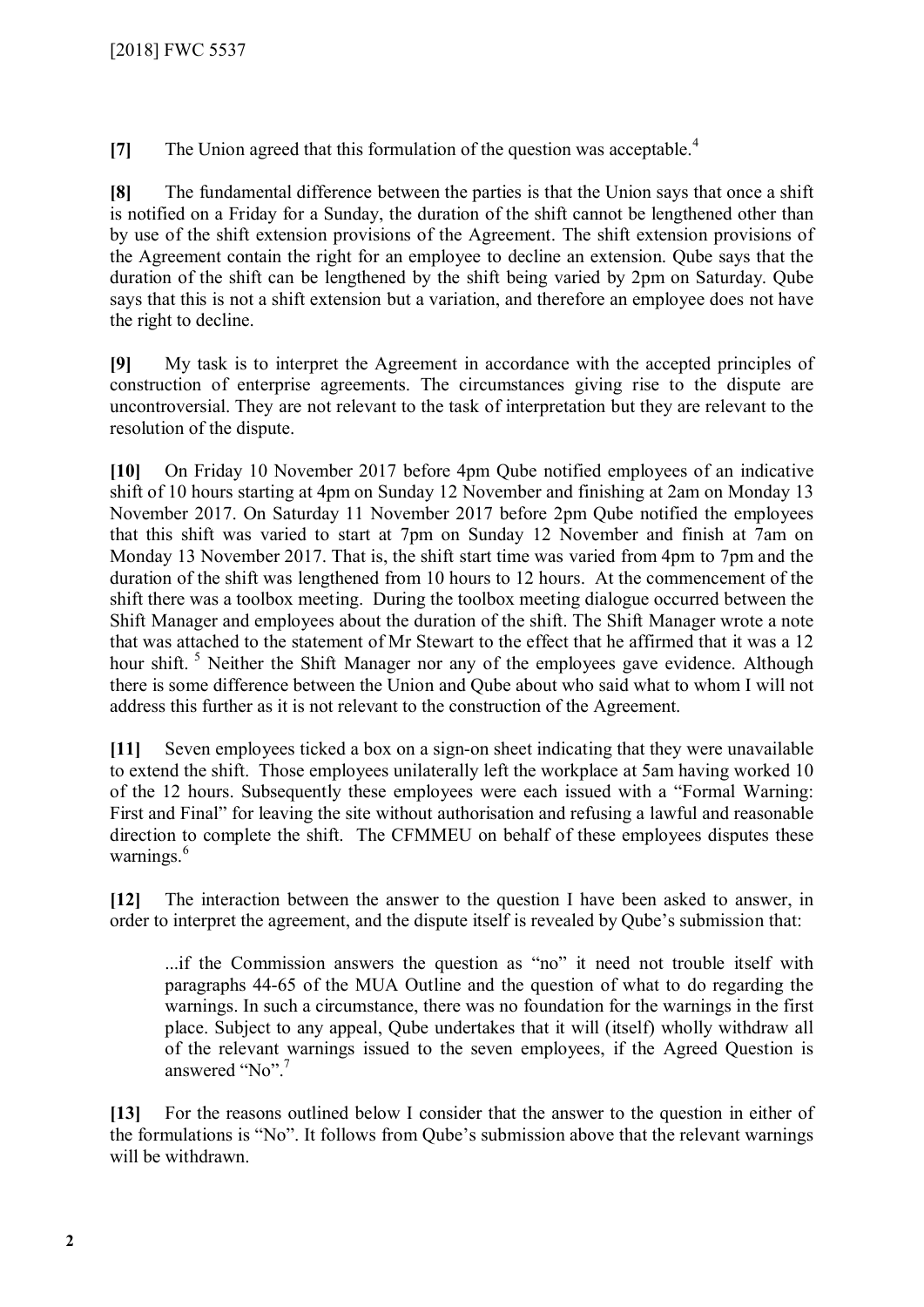#### **Interpretation of the Agreement**

**[14]** I have applied the principles recently summarised in *"Automotive, Food, Metals, Engineering, Printing and Kindred Industries Union" known as the Australian*  Manufacturing Workers' Union (AMWU) v Berri Pty Ltd (Berri).<sup>[8](#page-12-7)</sup> The summary conveniently provided in Berri distils decades of jurisprudence derived from decisions of the High Court of Australia, the Federal Court, State courts and decisions of the Fair Work Commission itself.<sup>[9](#page-12-8)</sup>

**[15]** The Agreement is in two parts; Part A containing nationally applicable terms and Part B containing terms applicable only to the Port of Port Kembla. The terms in Part B override the terms in Part A to the extent of any inconsistency.<sup>[10](#page-12-9)</sup>

#### **Does the Agreement have a plain meaning or is it ambiguous or susceptible to more than one meaning?**

**[16]** To answer this question I must consider the language of the Agreement having regard to its context and purpose.<sup>[11](#page-12-10)</sup> Regard may be had to evidence of surrounding circumstances to assist in determining whether an ambiguity exists.<sup>[12](#page-12-11)</sup>

**[17]** I will set out the terms of the Agreement that I consider are relevant to my consideration of the dispute:

#### Part A, Clause 29

- 29. Rostering and notification procedures
- 29.1 The parties agree that regulated time off provided by the 7/1 roster will continue to apply in ports where that roster form exists as a minimum standard, subject to the arrangements in this Agreement where the actual configuration of the regulated time off will be finalised on a port by port basis.
- 29.2 Final notification of allocation for Employees will be made on the job or by telephone ring-in at the following times:
- a. from 1600 hours on the day prior to any requirement to work Day Shift/ Evening Shift/ Night Shift Monday to Friday.
- b. from 1600 hours on Friday for any requirement to work Day Shift/ Evening Shift/ Night Shift on a standard public holiday that falls on a Monday.
- c. from 1600 hours on Friday for any requirement to work Day Shift/ Evening Shift/ night Shift on a standard public holiday that falls on a Monday.
- 29.3 As far as practicable, where orders can be confirmed earlier than 1600 hours, Employees will be notified by text message that their orders are released.
- 29.4 Once allocation is provided, Employees start times and shift lengths will not be altered other than in accordance with the shift extension provisions. The Employee will be paid and have AAH credited accordingly.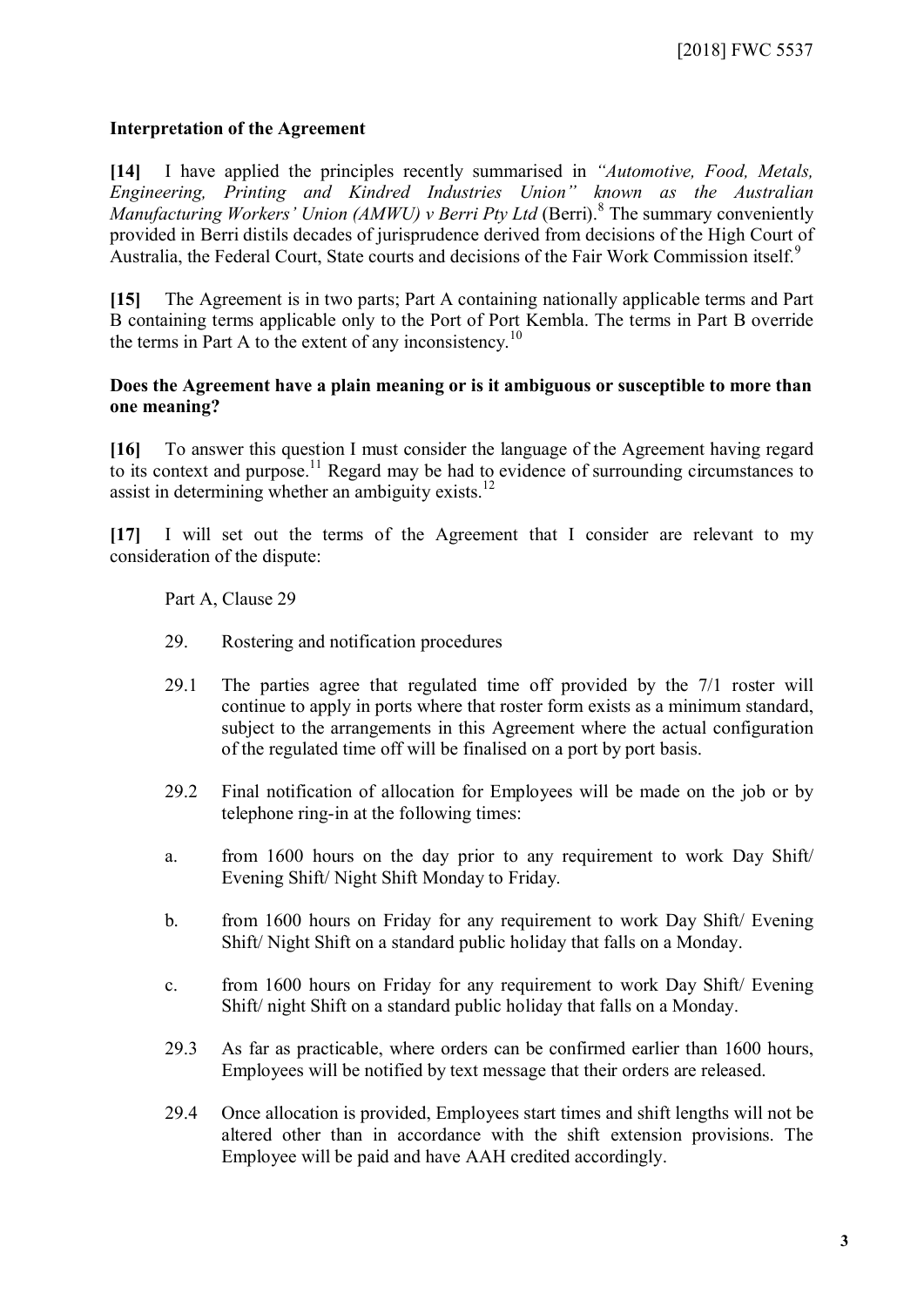Part A, Clause 31

- 31. Shift extensions
- 31.1 Other than as provided for in Part B of this Agreement, the following will apply:
- a. The parties intend that vessels are worked and that the Company has certainty of labour and skills to maintain vessel operations.
- b. Shift extensions for all Employees will be worked in accordance with operational, maintenance and skills requirements.
- 31.2 Shift extensions are not considered normal practice and are subject to the following conditions:
- a. The hours of a shift extension notified will count towards the AAH for all FSEs and PFSEs and will be paid for all other Employees.
- b. Any allocated shift will not be extended for more than four hours.
- c. Shift extensions may be extend for one, two, three or four hours and once notified the duration of the extension may not be altered. It is intended that a confirmed shift extension will only be altered in extenuating circumstances by agreement. For avoidance of doubt, the full shift length, including any extension, will not exceed 12 hours.
- d. Shift extensions will be notified at the commencement of the last break, or earlier and may be cancelled by notification up to one hour before the shift extension is to occur.
- e. In the case of a four hour shift, notification will be provided no later than one hour prior to the end of the shift and any shift extension will result in a seven hour minimum engagement.
- f. If an Employee is not available to extend, they will notify the shift manager and where there is no shift manager, the Team Leader at the tool box meeting. If the Employee does not notify the Company in accordance with this subclause of his or her inability to extend, the Employee will be required to extend.
- g. Where an Employee requests an exemption from a shift extension as a result of a pressing personal necessity and alternative arrangements cannot be made, the Employee will not be required to work the shift extension.
- 31.3 Shift extensions can be called in unforeseen circumstances. Unforeseen circumstances include vessel late arrival, equipment breakdown, weather delay, apparent stowage problems and genuine circumstances that are identified in consultation with employee representative and foremen.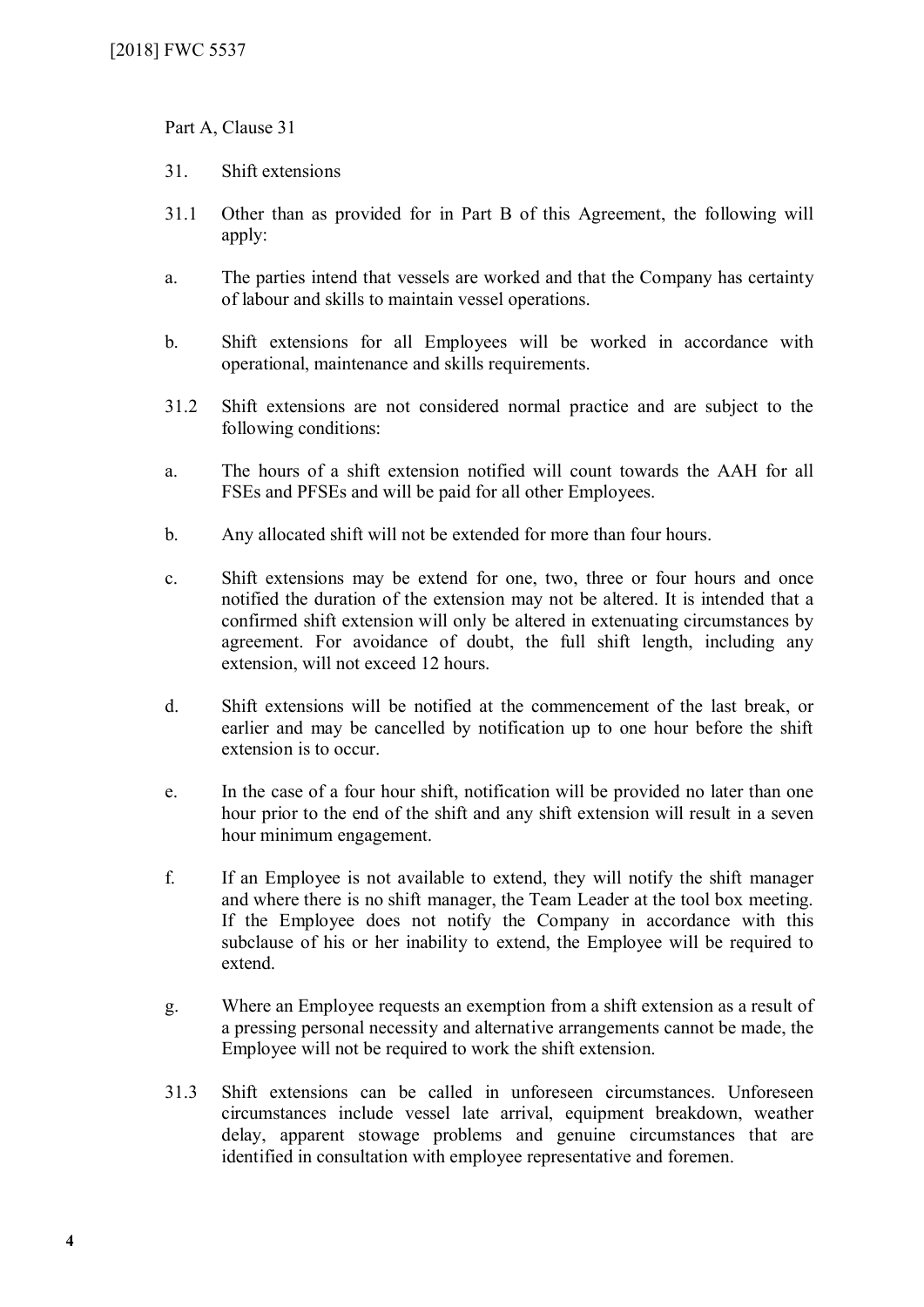Part B, Clause 1.3.4

- 1.3.4 Two meal breaks will apply to seven and eight hour shifts under the following circumstances:
- a. At the commencement of a Day Shift or Evening Shift where the forecast temperature is 36 degrees or greater.
- b. At the commencement of any shift where the actual temperature is greater than 36 degrees.
- c. Where Employees are required to work in uneven stows that are not accessible to forklifts to transport cargo to the shifts hook, for work periods that total greater than 50% of any shift.
- d. Where Employees are required to work at heights or lash motor vehicles of work period that total greater than 50% of any shift.
- e. When an extension is notified via the allocation system the day prior or at the toolbox meeting on that day, it is understood that any extension notified via the allocation system the day prior then cancelled or reduced to eight hours or less at the toolbox meeting at clause 1.6.2 will not attract the extra meal break(s).

Part B, Clause 1.6

- 1.6 Notification
- 1.6.1 Employees will be notified of their work requirements on the job on the previous day or by telephone service 1600 hours on that day, other than where specified in this clause.
- 1.6.2 Notification will contain details of the work location, commencement time and indicative duration of the work period.
- 1.6.3 The indicative shift length is to be worked/paid unless a reduced time is notified at the commencement of the shift toolbox meeting.
- 1.6.4 A shift can be extended beyond the indicative shift length to a maximum of 12 hours as per clause 31 of Part A of this Agreement.
- 1.6.5 Should the indicative shift length be reduced at the toolbox meeting, it cannot be extended except in extenuating circumstances, as agreed.
- 1.6.6 Notification to work on weekend will be notified Friday at the normal notification time. Sunday Day Shift, Evening Shift and Nights Shifts (first shift Monday) may be confirmed, varied or cancelled (i.e. change to shift start time or cancelled) by 1400 hours. Saturday.
- 1.6.7 Notification to work on Monday public holidays will be notified on Friday at the normal notification time. Monday public holidays Day Shift, Evening Shift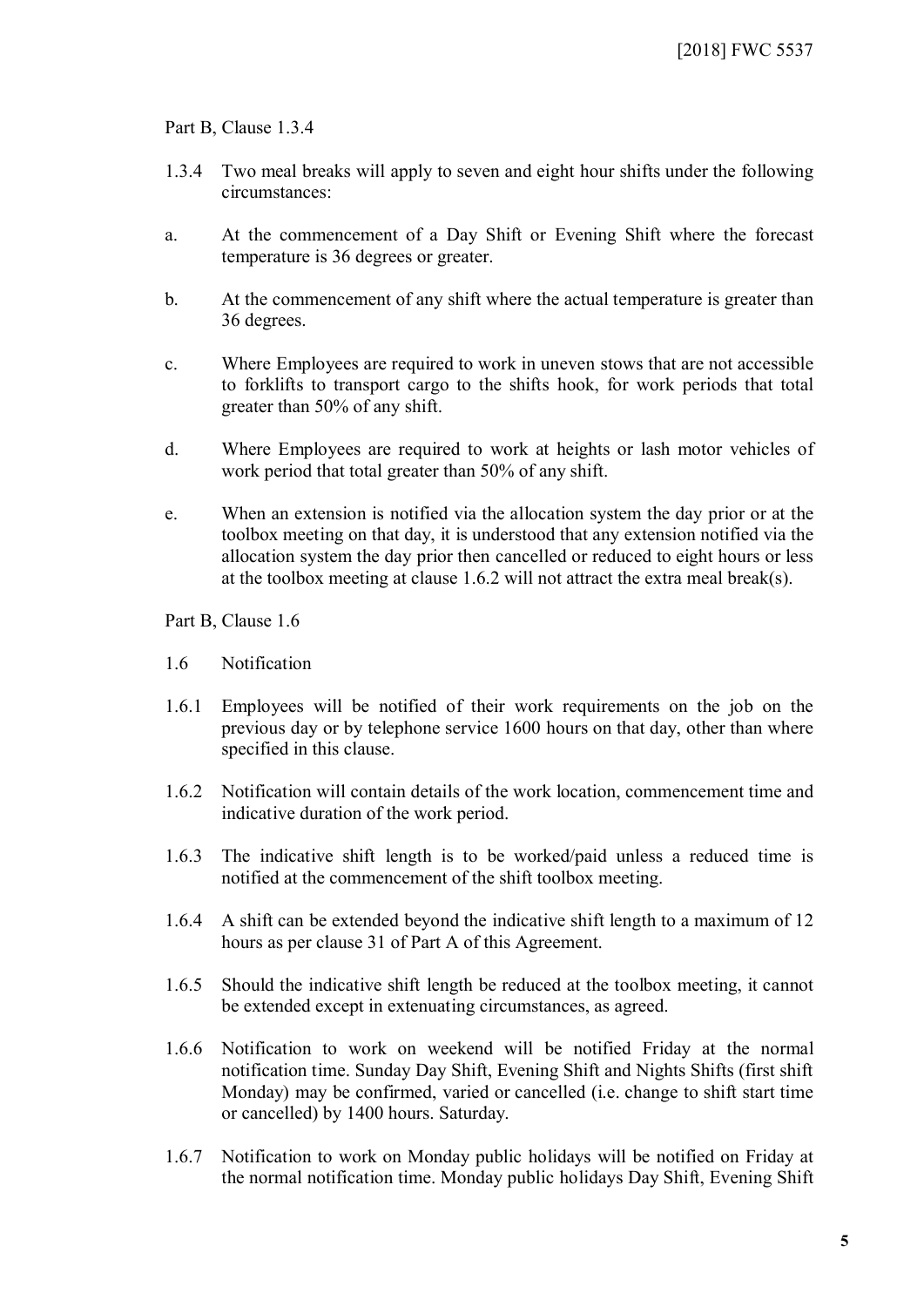and Night Shift (first shift Tuesday) may be confirmed, varied (i.e. change to shift start time) or cancelled by 1500 hours Sunday.

- 1.6.8 Where a shift is cancelled in accordance with clauses 1.6.6 and 1.6.7, no payment will apply.
- 1.6.9 Whilst on shift, an Employee may be "ordered back" to a subsequent shift.
- 1.6.10 Employees are responsible for ascertaining when they are required to work.
- 1.6.11 The Company may contact Employees after the usual notification time and procedures above, except between 0100 hours and 0430 hours, to provide additional resources due to late changes in operational requirements. In these circumstances, no Employee is compelled to work at short notice. It is essential that the Employee has had adequate rest and is able to meet all Company requirements in relation to working safely, prior to accepting any such engagements at short notice.

### **i.e. or e.g.?**

**[18]** The Union says the terms in the brackets in clause 1.6.6 and 1.6.7 *(i.e. change to shift start time or cancelled)* qualify the word "varied" by confining the permitted variation to a change to the shift start time or cancellation of the shift because, among other reasons, "i.e." means "that is". Qube says that this is an ultra-literal interpretation and submit *"the words i.e. are intended to be e.g. That is, a variation to the shift start time is one type of variation contemplated but it's not the only type of variation contemplated"*, [13](#page-12-12) and *"we would say the ordinary meaning of i.e. or e.g. could be either."*[14](#page-12-13)

**[19]** Notwithstanding the quote provided by Qube from the Editor-at-Large for Merriam Webster: *"The most looked up abbreviations in our online dictionary are i.e. and e.g., probably for the simple reason that they are so often confused for one another"*, [15](#page-12-14) the Webster Online Dictionary itself defines i.e. as "that is" and e.g. as "for example". I see no ambiguity in these phrases. I do not think that this is an ultra-literal interpretation. It is simply the plain meaning of i.e. and e.g. I reject Qube's submission that a variation to the shift start time is one type of variation contemplated but is not the only type of variation contemplated.

**[20]** Qube says that if the clause was to be read literally then it would mean that the finish time of a shift could not be changed. If this was the case varying the start time could shorten or lengthen the shift and the Union *"cannot have it both ways"*. [16](#page-12-15) The Union rejects this literal interpretation. Referring to clause  $1.6.2$ ,  $^{17}$  $^{17}$  $^{17}$  the Union says the requirement is to notify commencement time and indicative duration of the work period. The Union says "*the end time follows as a natural consequence of a shift length being fixed and a start time being*  varied..."<sup>[18](#page-12-17)</sup> I accept that reasoning.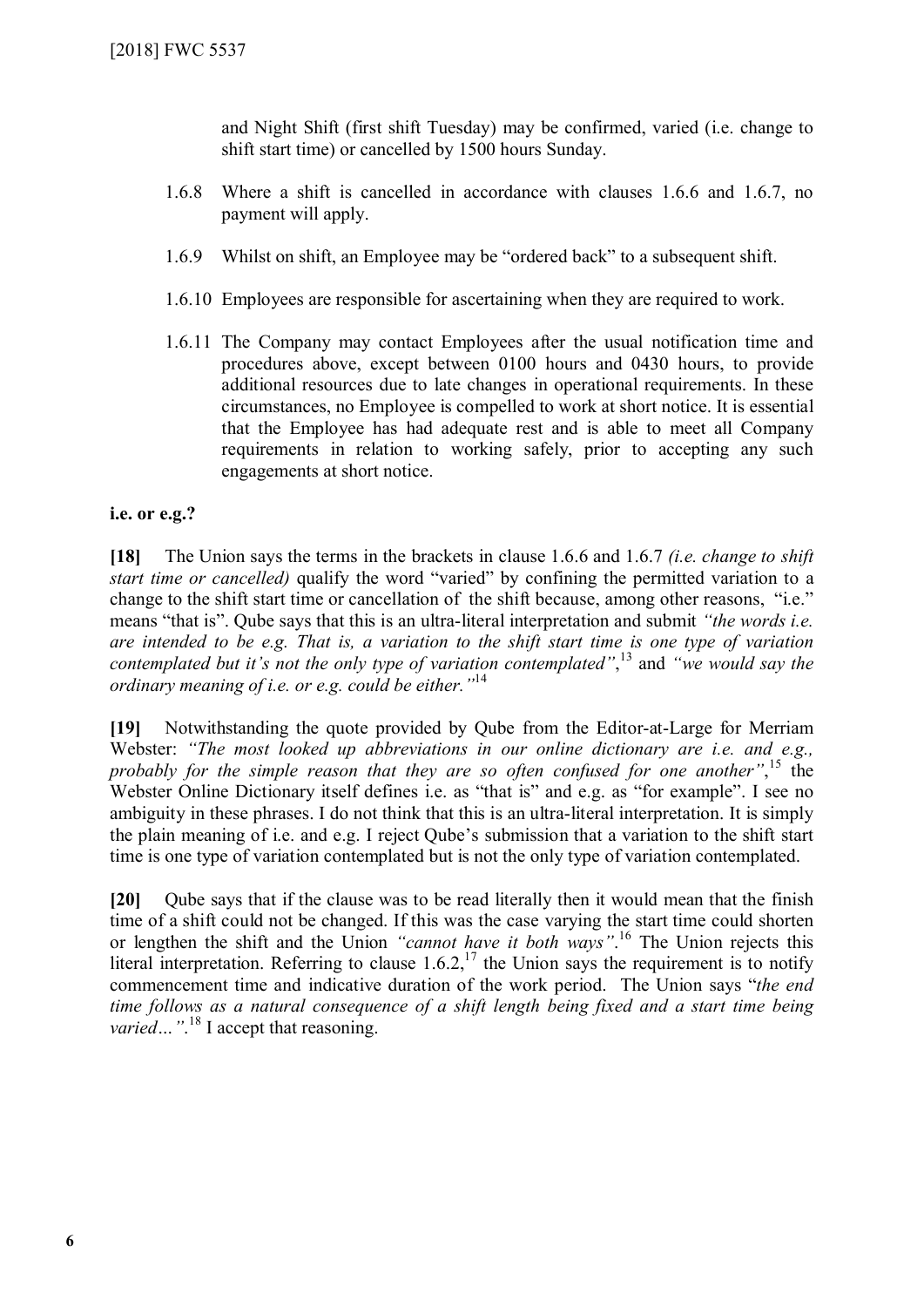#### **Interaction between clause 1.6.6 and the whole of clause 1.6**

**[21]** The Union says that it would be inconsistent with the existence of clauses 1.6.3 and 1.6.4 in clause 1.6 to infer that clauses 1.6.6 and 1.6.7 allow for the duration of a shift to be lengthened.<sup>[19](#page-12-18)</sup> Clause 1.6.3 (and clause 1.6.5) concern reduction of the shift length and clause 1.6.4 concerns the extension of the shift length. The Union says that a general power to vary the shift length arising from Qube's interpretation of clause 1.6.6 is inconsistent with the existence of clause 1.6.3 and 1.6.4 which specifically address reduction and extension of shifts.<sup>[20](#page-12-19)</sup> I consider that there is force in this reasoning.

**[22]** Qube says that clause 1.6.4 does not apply to weekend, Sunday or Monday public holiday shift notifications. $^{21}$  $^{21}$  $^{21}$  Qube says:

"1.6.1 and 1.6.2 deal with M-F notifications. 1.6.3 and 1.6.4 and 1.6.5 expand upon and give additional content to M-F notifications. 1.6.6 and 1.6.7 then address a different scenario unencumbered by 1.6.3 to  $1.6.5$ ".<sup>[22](#page-12-21)</sup>

**[23]** I do not accept this proposition. I have considered Qube's reasoning, including the reference to "notification" found in clauses 1.6.1, 1.6.2, 1.6.6 and 1.6.7 and the insertion of clauses 1.6.3, 1.6.4 and 1.6.5 below clauses 1.6.1 and 1.6.2 after the 2008 negotiations, but I am not persuaded. I think clause 1.6 needs to be read as a whole to understand each of its elements. I agree that the effect of "other than where specified in this clause"<sup>[23](#page-12-22)</sup> means that clause 1.6.1 refers to shifts on Monday to Friday (because of the existence of clauses 1.6.6 and 1.6.7 that deal with Sundays and Monday public holidays). However, clause 1.6.2 is not so qualified and I consider that it applies equally to Sunday and Monday public holiday shifts as it does to shifts on Monday to Friday. There is nothing in clauses 1.6.3 and 1.6.5 to warrant the conclusion that they are not as relevant to shifts on Sunday and Monday public holidays as they are to shifts on Monday to Friday. I consider that they address specific aspects of the work arrangements pertaining to shifts on any day of the week at Port Kembla, as do clauses 1.6.8 to 1.6.11.

**[24]** The word "indicative" appears many times in relation to "indicative duration" (clause 1.6.2) and "indicative shift length" (clause 1.6.3, 1.6.4 and 1.6.5). Mr Howell informed me that the term "indicative" had been in predecessor documents as far back at 2005 and possibly before then.<sup>[24](#page-12-23)</sup> Mr Follett said "*It's indicative at all times until it becomes either reality or* something different and that occurs in the morning toolbox.<sup>[25](#page-12-24)</sup> I don't think this has any bearing on the disputed interpretation.

**[25]** I consider that the construction of clause 1.6.6 when read in the context of the whole of clause 1.6 supports the Union's construction of the Agreement.

### **Interaction between clause 1.6 and the Agreement as a whole**

**[26]** In support of its interpretation of clause 1.6.6 Qube says that notification on a Saturday regarding a Sunday shift is not a shift extension.<sup>[26](#page-12-25)</sup> Qube says that a shift extension is something that happens "*on the day*"<sup>[27](#page-12-26)</sup> (meaning during the shift).

**[27]** To explore this concept let us look firstly at clause 29.4 that provides that once allocation is provided start times and shift lengths cannot be altered other than in accordance with the shift extension provisions. Clause 1.6.6 overrides the restraint on changing the start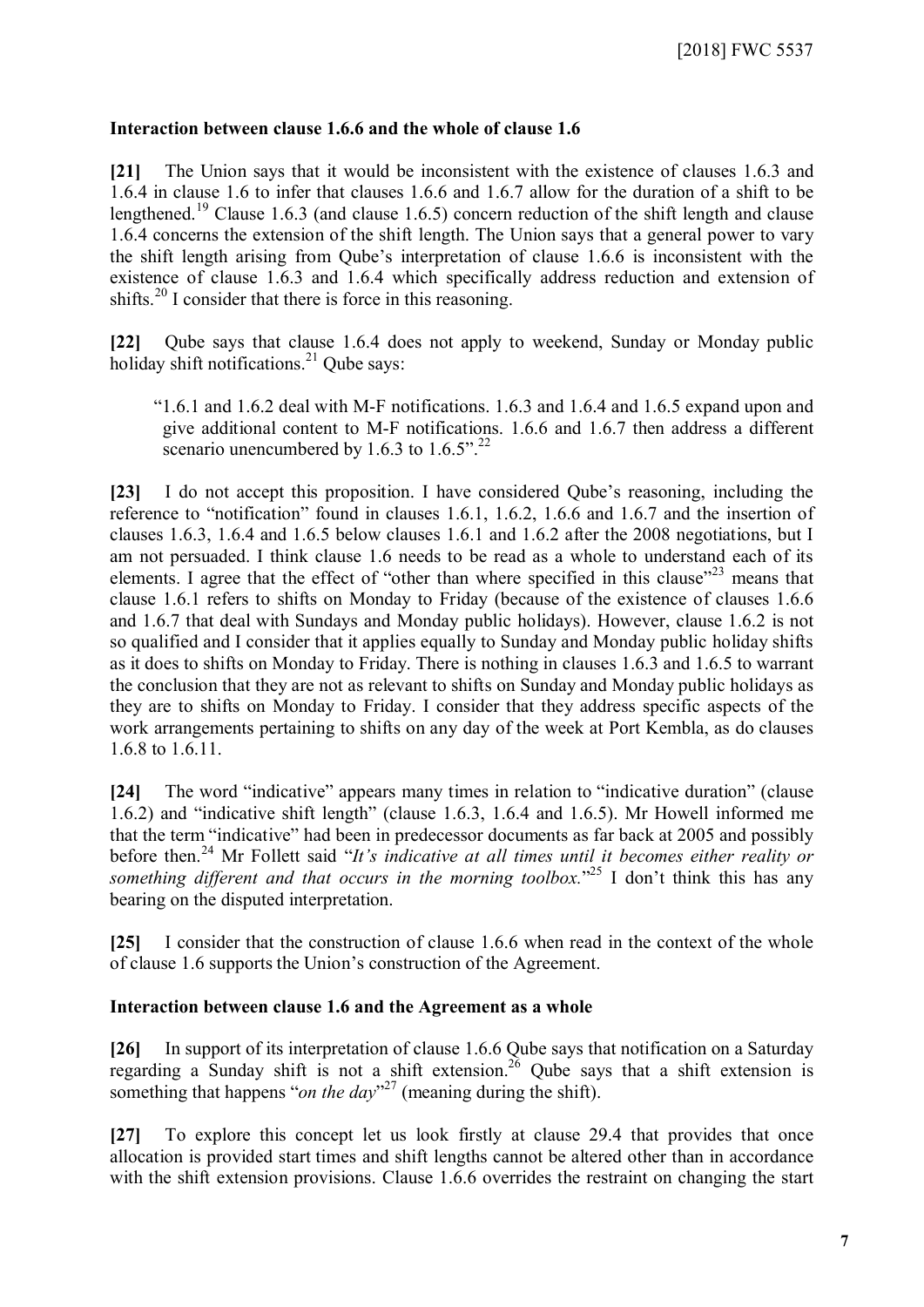time of a Sunday shift. I note that clause 1.6.6 does not explicitly override the restraint on changing a shift length or this dispute would not have occurred. As mentioned the shift length is addressed by clause 1.6.3 and 1.6.4 so arguably clause 29.4 does not apply to Port Kembla.

**[28]** Shift extensions are dealt with by clause 31 in Part A. Clause 31 does apply to Port Kembla because clause 1.6.4 in Part B says so. Clause 31.1 d. includes the provision that shift extensions are to be notified at the commencement of the last break, or *earlier*. Qube contends that this means *earlier* in the shift. The Union says that this cannot be the case as clause 1.3.4, that deals with meal breaks, includes 1.3.4 e. that says *"When an extension is notified via the allocation system the day prior or at the toolbox meeting that day ….".* I agree that this suggests that a shift extension being notified before the shift commences is contemplated by the Agreement.

### **History of the provisions in the Agreement**

**[29]** Mr Howell took me through the history of a number of the provisions of the Agreement from 2005 onwards. He examined the 2005, 2008, 2011 versions of the Agreement to identify when the wording now contained in the Agreement was inserted. The first appearance of a national shift extension provision, that is, a shift extension provision in Part A of the enterprise agreement, occurred in  $2008<sup>28</sup>$  $2008<sup>28</sup>$  $2008<sup>28</sup>$ 

**[30]** All three witnesses for the Respondent formed part of the bargaining team for Qube during negotiations for Part B of the 2008 agreement.<sup>[29](#page-12-28)</sup> David Wingate and Greg Stewart both gave evidence that the only significant material change (except for changes to shift notification times) to the shift extension provisions across the 2005, 2008, 2011 and 2016 agreements occurred during the 2008 negotiations.<sup>[30](#page-12-29)</sup>

- **[31]** The change was to subclause 1.8.2 of Part C of the 2005 Agreement, which read:
	- 1.8.2 Notification to work on weekends shall be notified Friday at the normal notification time. Sunday Day shift, Evening shift and Night shift  $(1<sup>st</sup> shift)$ Monday) may be confirmed, varied or cancelled (i.e. reallocated shift, or change to shift start time or cancelled) by 1700 hours Saturday.

**[32]** Following the 2008 negotiations, 1.7.5 of Part B of the 2008 Agreement (the equivalent subclause in that Agreement) now had the words:

1.7.5 Notification to work on weekend shall be notified Friday at the normal notification time. Sunday Day shift, Evening Shift and Night Shift  $(1<sup>st</sup> Shift)$ Monday) may be confirmed, varied or cancelled (i.e. change to shift start time or cancelled) by 1500 hours Saturday.

**[33]** There are two material changes to the subclause, one being the adjustment of the notification time from 1700 hours on Saturday to 1500 hours on Saturday, and the second and most pertinent to this dispute being the removal of the words 'reallocated shift' from the words in brackets following 'i.e.'.

**[34]** David Wingate and Kevin Chatterton gave evidence that the words "reallocated shift" were removed from the 2008 Agreement in response to a demand from the MUA that re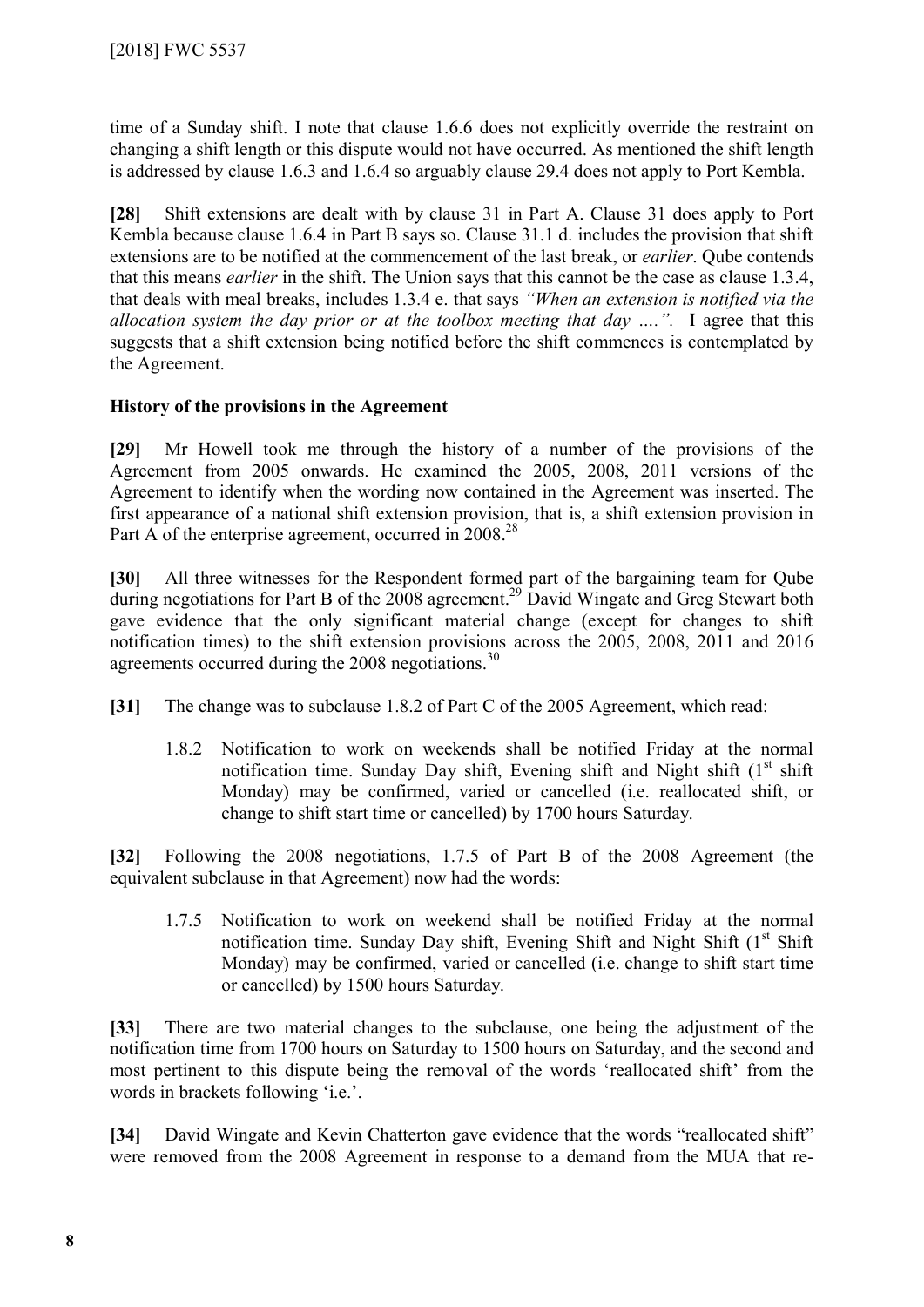allocation by Qube from day shift to evening shift or from evening shift to night shift could no longer occur.<sup>[31](#page-12-30)</sup>

**[35]** In his witness statement, David Wingate detailed his specific recollection of the 2008 negotiations regarding the removal of the words "reallocated shift" from the new subclause 1.7.5 of Part B of the 2008 Agreement as follows:

"One particular claim I recall being made by the MUA (and ultimately agreed to by Qube) was the removal of the phrase "reallocated shift" from clauses 1.8.2 and 1.8.3 of the 2005 Agreement, which had to that point in time enabled Qube to change employees from one type of shift (day, evening, night) to another between initial notification and actual shift confirmation. The MUA complained about significant dislocation for employees in having the nature of their shift varied in this manner.<sup>[32](#page-12-31)</sup>

**[36]** Mr Wingate then went on to say that despite such an agreement, which resulted in the removal of the words "reallocated shift" from the new subclause 1.7.5 of Part B of the 2008 Agreement:

"…Qube's concession on this amendment came with the rider, consistent with current operations at that point in time, that Qube needed to retain the ability to vary shift lengths, along with commencement and end times. I specifically recall stating that Qube needed to be able to vary the shift commencement and end times when dealing with the MUA's claim."<sup>[33](#page-13-0)</sup>

**[37]** Evidence of the removal of the words "reallocated shift" suggests attention was paid to the words in brackets, and I note that although the words "shift lengths" are in clause 29.4 they were not inserted into clause 1.6.6. Mr Stewart's evidence that he stated that Qube needed to be able to vary the shift commencement and end times, however, is merely evidence of what one person intended or requested and does not satisfy me that a common understanding existed. In any event, as stated, I consider the variation of the start time as having the natural consequence of varying the end time.

**[38]** In his reply statement, Mr Keane sets out:

"… there were significant discussions at the 2008 Part B negotiations for Port Kembla about indicative shift lengths notification … the result of those discussion was the inclusion of the following clauses in Part B of the 2008 enterprise agreement which did not exist in the 2005 enterprise agreement:

- Clause 1.7.2: the indicative shift length to be worked/paid unless a reduced time is notified at the commencement of the shift toolbox meeting; and
- Clause 1.7.3: a shift can be extended beyond the indicative shift length to a maximum of 12 hours as per Part A, clause 13.

These paragraphs are still in the current agreement at Part B, clause 1.6.3 and clause  $1.6.4.^{5,34}$  $1.6.4.^{5,34}$  $1.6.4.^{5,34}$ 

**[39]** All three witnesses for the respondent acknowledged that they did not recall any specific discussions about the substance of the weekend allocation provisions in the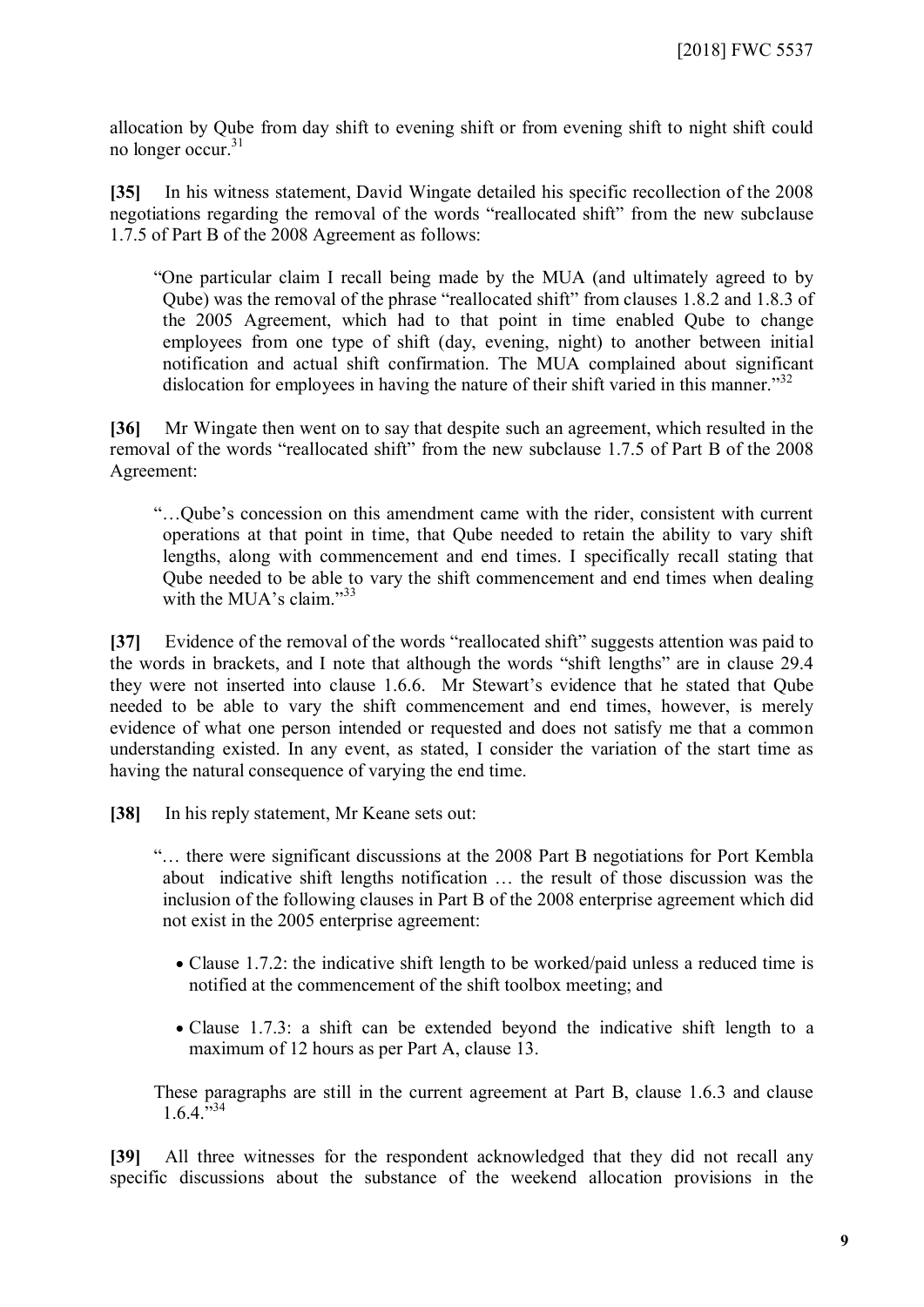negotiations for the 2011 and 2016 EAs and that they were unchanged in their application (save for some small changes to specific times of notification).<sup>[35](#page-13-2)</sup>

**[40]** In closing, Mr Howell mentioned the Berri principle that the fact that the instrument being construed is an enterprise agreement made pursuant to Part 2-4 of the Act is itself an important contextual consideration,  $36$  in particular, that an enterprise agreement is "made" when a majority of employees approve the agreement.<sup>[37](#page-13-4)</sup> Whilst an examination of the predecessor documents to the Agreement have assisted me to understand the timing of the insertion of some of the clauses in the Agreement, consistent with the Berri principle, in interpreting the Agreement I have focussed my attention on the Agreement and not its predecessors.

**[41]** There was no evidence relating to the negotiation of the Agreement that could be said to be evidence of prior negotiations to the extent that the negotiations tend to establish objective background facts known to all parties and the subject matter of the agreement.<sup>[38](#page-13-5)</sup>

### **Practice at Port Kembla**

**[42]** The evidence of Mr Wingate, Mr Chatterton and Mr Stewart addressed their understanding of how the clause operated at Port Kembla. Each of them conveyed their understanding that varying the length of a Sunday shift on Saturday before 2pm was not a shift extension but a variation, and they did not apply the provisions of clause  $31<sup>39</sup>$  $31<sup>39</sup>$  $31<sup>39</sup>$ 

**[43]** David Wingate said in cross examination that he considers that extensions are "*confirmed on shift*",[40](#page-13-7) Greg Stewart gave evidence that "*shift extensions can only occur on the day of the shift*" [41](#page-13-8) and Kevin Chatterton maintained that "*shift extensions can only be notified on the day the extension is required*".<sup>[42](#page-13-9)</sup>

**[44]** In cross-examination Greg Stewart clarified his witness statement to confirm that any change that happened the day before a Sunday shift he would refer to as a "variation"<sup>[43](#page-13-10)</sup> and that he considered a variation to lengthen a shift that occurred at the toolbox meeting on the day of the shift would be a "shift extension".<sup>[44](#page-13-11)</sup> When asked by Mr Howell whether the term "variation" is something that's in the lexicon at the Port Kembla site, Greg Stewart replied "*Whenever we talk about variations or changes to Sunday allocations or Monday public holidays it is exactly that. It is a variation or a cancellation, so we either cancel the shift or we vary it*."[45](#page-13-12) He went on to say that the lengthening of an indicative shift that is notified on Friday to be worked on Sunday would not be an extension, but would rather be "extending the shift's length".<sup>[46](#page-13-13)</sup>

**[45]** However when Mr Howell took the witnesses to clause 1.3.4 5. of Part B of the 2008 Agreement, the witnesses accepted that a broader definition of "shift extension" was contemplated by that clause. Specifically, Greg Stewart accepted that a shift extension can be notified via the allocation system the day prior or at the toolbox,  $47$  Kevin Chatterton acknowledged that an extension could be notified the day prior to the shift.<sup>[48](#page-13-15)</sup> and David Wingate accepted that a shift extension could be notified via the allocation system the day prior to the day on which it's worked.<sup>[49](#page-13-16)</sup>

**[46]** All witnesses agreed that by clause 1.3.4 5. shift extensions can be notified by the allocation system the day prior to the shift that is being extended. Their opinion that shift extensions necessarily occur on the day of the shift, and where something resembling a shift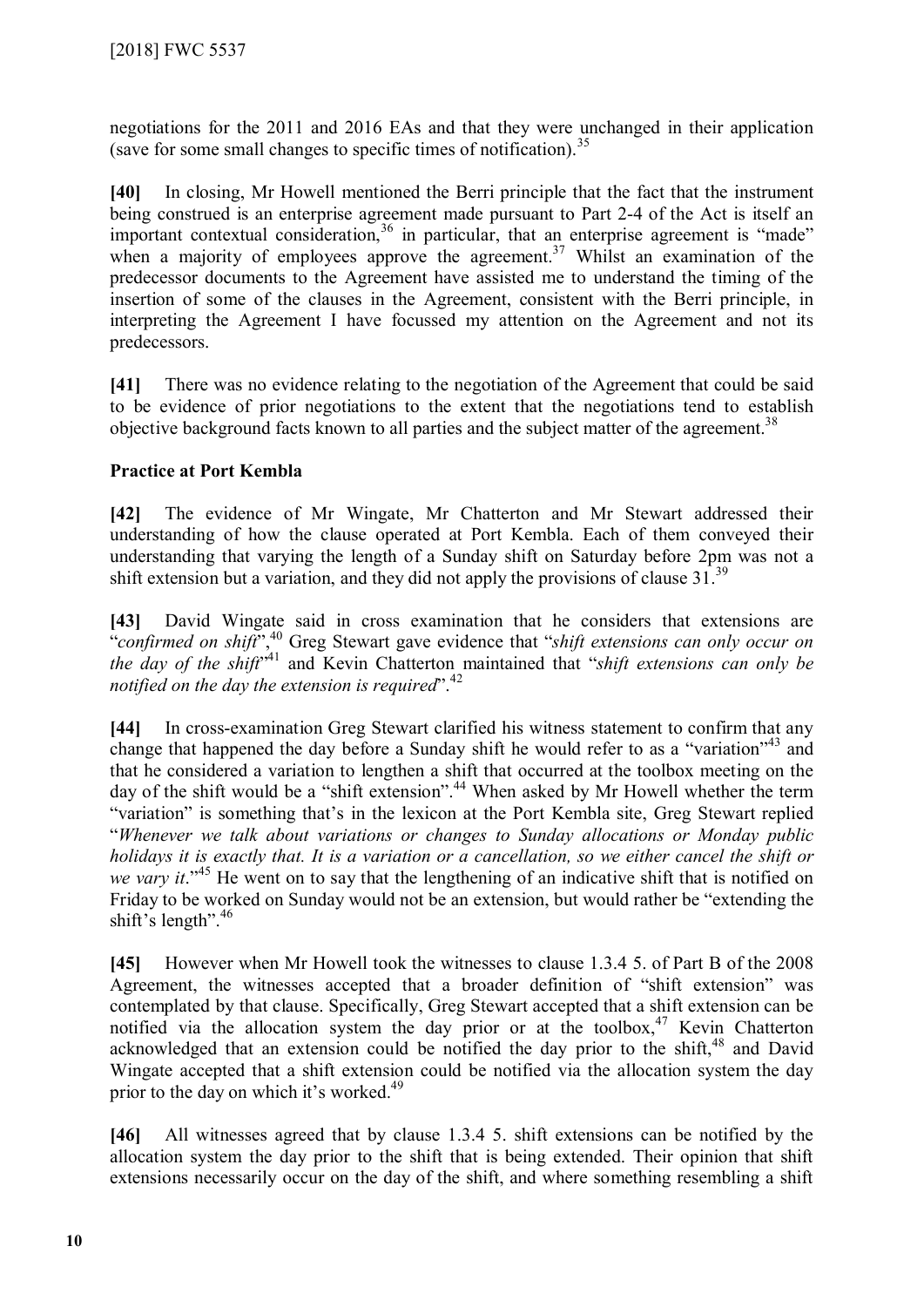extension occurs at any time other than on the day of the shift, that this is not a shift extension, is contradictory to words in the Agreement which specifically contemplate that*.*

**[47]** Mr Follett said that accepting the Union's interpretation would be "a complete surprise" to Mr Wingate, Mr Chatterton and Mr Stewart.<sup>[50](#page-13-17)</sup> I note that the Berri principle, that subsequent conduct may be relevant to the interpretation of an industrial instrument, is qualified by the cautionary note that post-agreement conduct must be such as to show that there has been a meeting of the minds; a consensus.<sup>[51](#page-13-18)</sup> Absence of complaint or common inadvertence is insufficient to establish a common understanding. The mere fact that successive agreements may have contained the same provision and no claim was made under an earlier instrument will not sustain the assertion that the parties had a common understanding as to the meaning of a provision. $52$ 

#### **Impact on the operation at Port Kembla**

**[48]** Qube contend that the Union's interpretation could be disruptive of the Port Kembla operation.[53](#page-13-20)

**[49]** I note that it is not open to me to rewrite the Agreement to achieve what might be regarded as a fair or just outcome.<sup>[54](#page-13-21)</sup>

**[50]** As Tracey J said in a recent decision of the Federal Court dealing with interpretation of the Security Services Award 2010:<sup>[55](#page-13-22)</sup>

24. Both sides sought to support their construction argument by reference to extraneous matters. United Voice and Mr Davis argued that a finding by the Court that the revised rostering arrangements were permissible under the Award would give rise to what was said to be "an industrially repugnant result". This was because employees were entitled to be compensated both for the disutility of weekend work and for being required to work overtime.

25. Wilson Security, for its part, emphasised the competitive nature of the security industry and the low profit margins available to participants.

26. The Court's decision must, however, depend on the text and the context of the Award. In the event that the proper construction of the Award is unacceptable to one or both of the parties there is always scope for an application for amendment.

**[51]** Should Qube consider that their commercial interests are compromised by my interpretation of the Agreement it is open to them to seek to renegotiate this provision in enterprise bargaining.

#### **Conclusion**

**[52]** After considering the text of clause 1.6.6 and reading it in the context of clause 1.6 and the Agreement as a whole I conclude that the Agreement has a plain meaning and is not ambiguous or susceptible to more than one meaning.

**[53]** In so far as a shift on a Sunday is concerned I conclude that the Agreement means: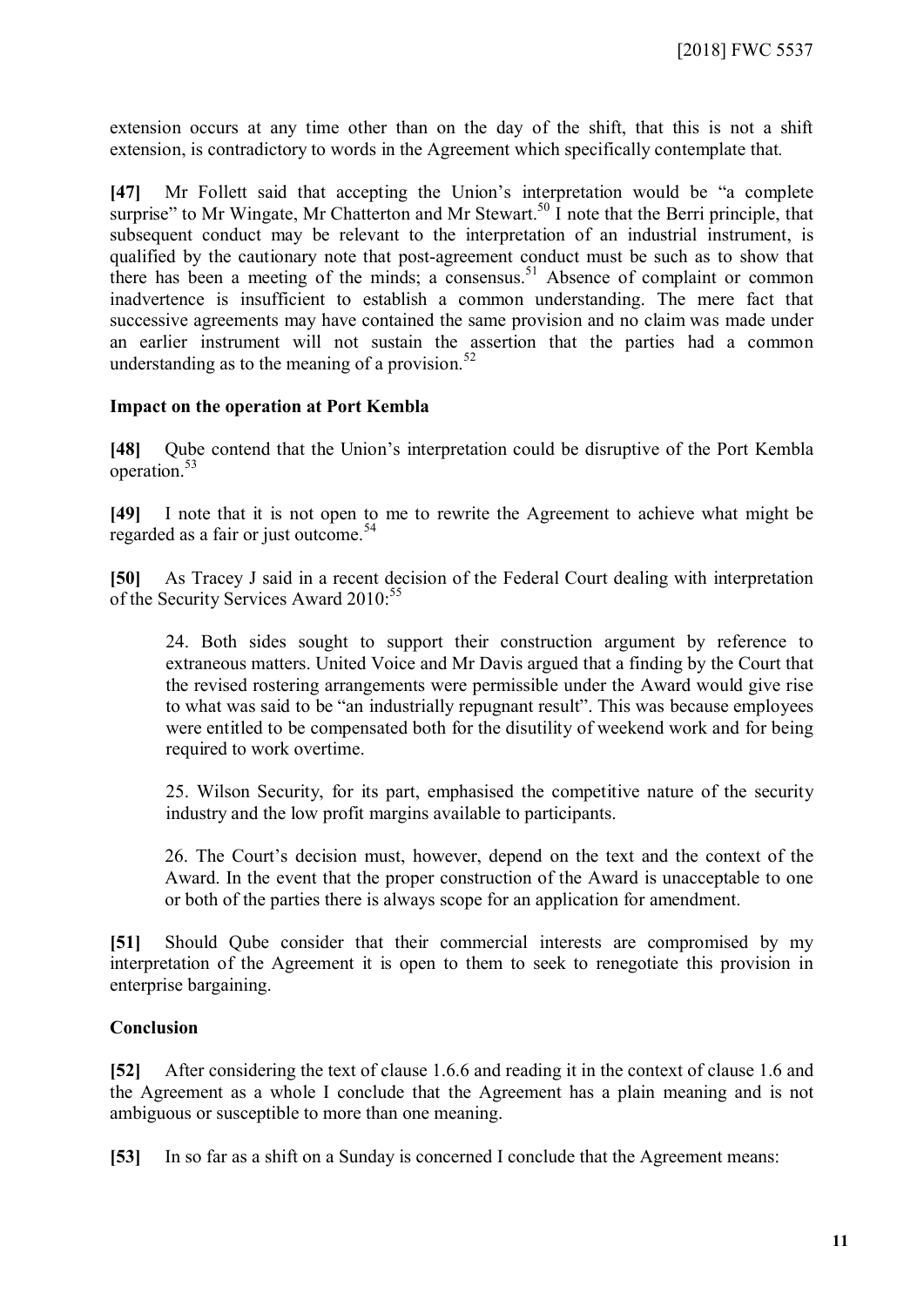- 1. An employee is to be notified of the start time, place and length of their indicative shift by 4pm on the preceding Friday by application of clause 1.6.2; and
- 2. The shift can be worked in accordance with the notification; or
- 3. The employee can be notified of a cancellation of this shift by 2pm on Saturday by application of clause 1.6.6; or
- 4. The employee can be notified of a change to the shift start time by 2pm on Saturday by application of clause 1.6.6; or
- 5. The employee can be notified at the commencement of the shift toolbox meeting that the shift length is to be reduced by application of clause 1.6.3; or
- 6. The employee can be notified that the shift length is to be extended by application of clause 1.6.4.
- **[54]** Consequently my answer to the question in either of the formulations is "No".



#### DEPUTY PRESIDENT

*Appearances*:

*Mr A. Howell* on behalf of the Applicant.

*Mr M. Follett* on behalf of the Respondent.

*Hearing details:*

2018.

Sydney:

August 7.

*Final written submissions:*

Outline of Submissions on behalf of the Applicant of 8 May 2018.

Witness statement of Garry Keane of 7 May 2018.

Reply statement of Garry Keane (undated).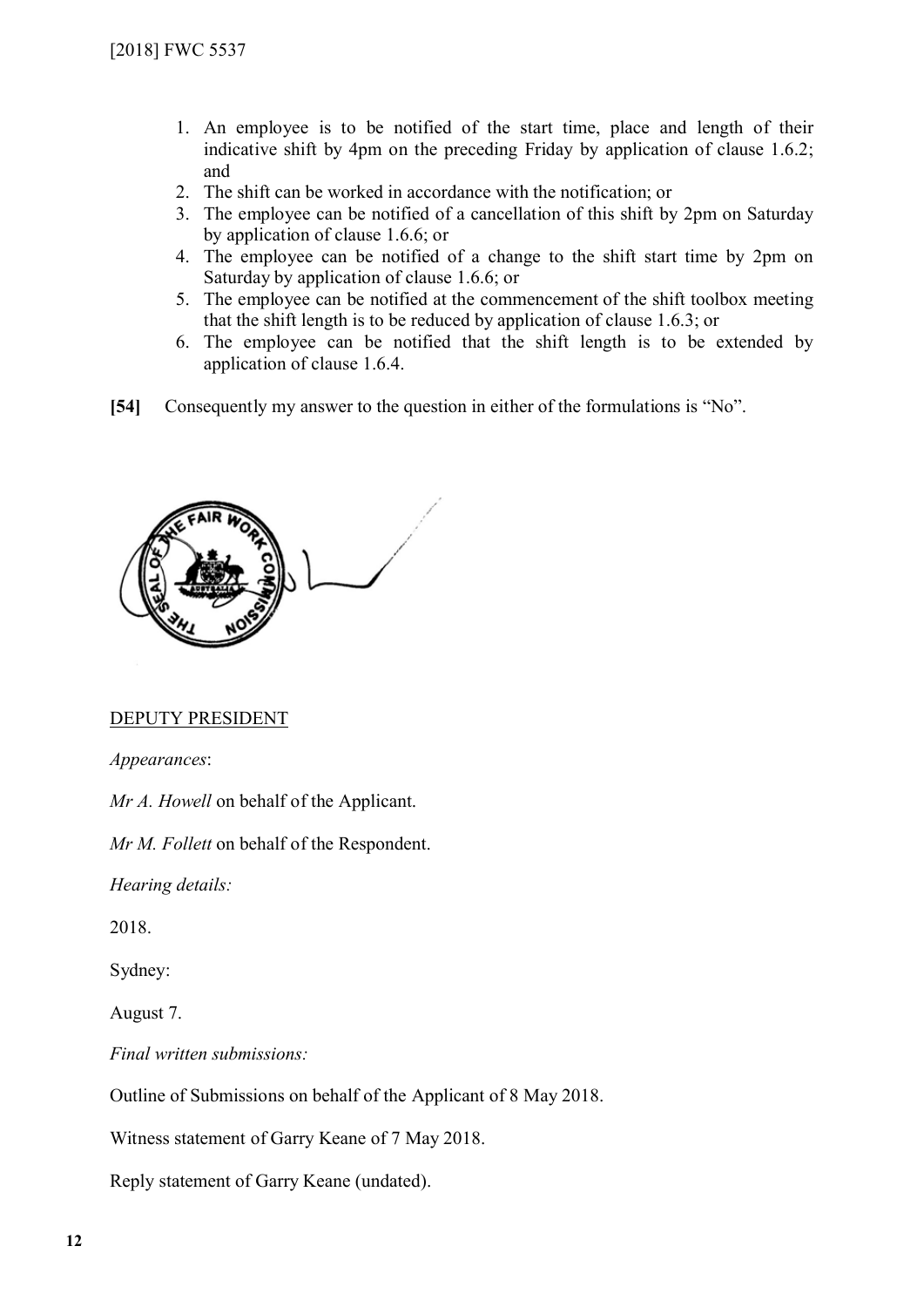Outline of Submissions on behalf of the Respondent of 25 June 2018.

Witness statement of David Wingate of 25 June 2018.

Witness statement of Greg Stewart of 25 June 2018.

Witness statement of Kevin Chatterton of 28 June 2018.

Printed by authority of the Commonwealth Government Printer

PR700046

 $\overline{a}$ 

<sup>8</sup> "Automotive, Food, Metals, Engineering, Printed and Kindred Industries Union" known as the Australian Manufacturing Workers' Union (AMWU) v Berri Pty Ltd (2017) 268 IR 285.

- <span id="page-12-10"></span><sup>11</sup> Above n 8 at [114], Principle 7.
- <span id="page-12-11"></span> $12$  Ibid at [114], Principle 8.
- <span id="page-12-12"></span><sup>13</sup> Transcript of 7 August 2018, PN801-802.
- <span id="page-12-13"></span><sup>14</sup> Transcript of 7 August 2018, PN819.
- <span id="page-12-14"></span><sup>15</sup> Outline of Submissions on behalf of the Respondent of 25 June 2018, p.5, footnote 5.
- <span id="page-12-15"></span><sup>16</sup> Transcript of 7 August 2018, PN798.
- <span id="page-12-16"></span><sup>17</sup> Qube Ports Pty Ltd Port of Port Kembla Enterprise Agreement 2016, Part B.
- <span id="page-12-17"></span><sup>18</sup> Transcript of 7 August 2018, PN832.
- <span id="page-12-18"></span><sup>19</sup> Transcript of 7 August 2018, PN251.
- <span id="page-12-19"></span> $20$  Ibid.

- <span id="page-12-21"></span><sup>22</sup> Transcript of 7 August 2018, PN762.
- <span id="page-12-22"></span><sup>23</sup> Qube Ports Pty Ltd Port of Port Kembla Enterprise Agreement 2016, Part B, clause 1.6.1.
- <span id="page-12-23"></span><sup>24</sup> Transcript of 7 August 2018, PN228.
- <span id="page-12-24"></span><sup>25</sup> Transcript of 7 August 2018, PN790.
- <span id="page-12-25"></span><sup>26</sup> Transcript of 7 August 2018, PN759.

- <span id="page-12-27"></span><sup>28</sup> Qube Ports Pty Ltd Port of Port Kembla Enterprise Agreement 2016, Part A, clause 13.
- <span id="page-12-28"></span><sup>29</sup> Witness statement of David Wingate of 25 June 2018 at [18]; Witness statement of Kevin Chatterton of 28 June 2018 at [5]; Witness statement of Greg Stewart of 25 June 2018 at [9]; Transcript of 7 August 2018, PN394.
- <span id="page-12-30"></span><span id="page-12-29"></span><sup>30</sup> Witness statement of David Wingate of 25 June 2018 at [19]; Transcript of 7 August, PN393, 398 and 631.
- $31$  Transcript of 7 August 2018, PN410, PN403, PN408, PN540 and PN552.
- <span id="page-12-31"></span><sup>32</sup> Witness statement of David Wingate of 25 June 2018 at [19].

<span id="page-12-0"></span><sup>&</sup>lt;sup>1</sup> Conference of 9 February 2018.

<span id="page-12-1"></span><sup>&</sup>lt;sup>2</sup> Email from Mr A. Jacka on behalf of the Applicant of 17 April 2018.

<span id="page-12-2"></span><sup>&</sup>lt;sup>3</sup> Outline of Submissions on behalf of the Respondent of 25 June 2018.

<span id="page-12-3"></span><sup>4</sup> Transcript of 7 August, PN102-105.

<span id="page-12-4"></span><sup>5</sup> Witness statement of Greg Stewart of 25 June 2018, Annexure GS-1.

<span id="page-12-5"></span><sup>6</sup> Witness statement of Garry Keane of 7 May 2018 at [44].

<span id="page-12-7"></span><span id="page-12-6"></span><sup>7</sup> Outline of Submissions on behalf of the Respondent of 25 June 2018.

<span id="page-12-8"></span> $<sup>9</sup>$  Ibid at [114].</sup>

<span id="page-12-9"></span><sup>&</sup>lt;sup>10</sup> Qube Ports Pty Ltd Port of Port Kembla Enterprise Agreement 2016 Part A clause 5.6.

<span id="page-12-20"></span><sup>&</sup>lt;sup>21</sup> Transcript of 7 August 2018, PN757.

<span id="page-12-26"></span> $27$  Ibid.